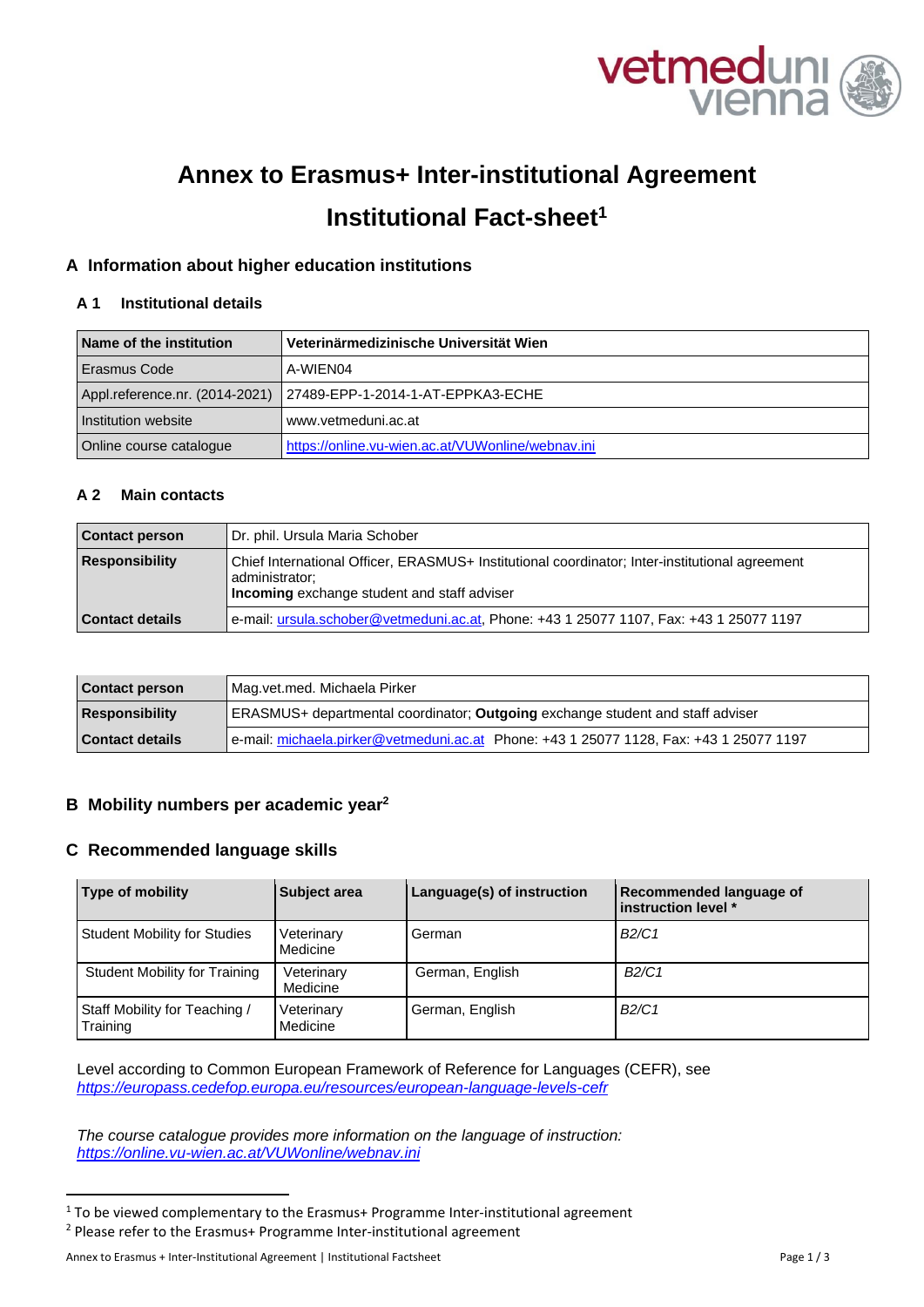

For information on German language courses in Vienna please contact: international@vetmeduni.ac.at

### **D Additional requirements**

*It is required, that students complete the online registration as soon as they receive the link and are asked to do so.* 

*It is required that students be made aware of the minimum duration of an ERASMUS+ exchange period by their home institution and be assisted in the preparation of their learning/training agreement.* 

*In order to welcome and assist incoming students and staff, they are required to report to the International Relations Office upon their arrival.* 

*The Vetmeduni Vienna intends to deal with requests for support of students and staff with disabilities on an individual basis.* 

### **E Calendar**

1. Applications/information on students nominated must reach our institution by:

| Type of exchange                                                                        | course work | placement |
|-----------------------------------------------------------------------------------------|-------------|-----------|
| Autumn term (1 October - 31 January)<br>incl. mid-term vacation period (February)       | 1 June      | 1 Mav     |
| Spring term (1 March – 30 June) –<br>incl. summer vacation period (July -<br>September) | 1 November  | 1 October |

2. We will send our decision within 2 weeks. However, the organization of placements may take more time for the decision by the respective units.

3. A Transcript of Records or Certificate will be issued at the end of the exchange period or as soon as all student records have been entered into the *VetmedOnline* system. It should normally not exceed five weeks according to the Erasmus Charter for Higher Education guidelines

4. Termination of the agreement**<sup>3</sup>** 

#### **F Information**

#### **1. Grading system**

- 1 = excellent,  $2 = \text{good}$ ,  $3 = \text{satisfactory}$ ,  $4 = \text{sufficient}$ ,  $5 = \text{insufficient}$ ;
- $A =$  recognised,  $E =$  successfully completed,  $M =$  pass with distinction,  $B =$  pass,  $N =$  fail

ECTS Credits: The Vetmeduni Vienna uses the European Credit Transfer and Accumulation System (ECTS), which is a workload-based system for measuring and comparing study results. The student is awarded a certain number of ECTS credits for each course, which reflects the workload necessary to complete a course successfully.

Credits are awarded only when the student has fulfilled the course requirements, for example regular attendance. The credits are allocated in accordance with the standard workload determined by the respective study and examination regulations whereby one credit equals 25 hours of study.

<sup>&</sup>lt;sup>3</sup> Please refer to the Erasmus+ Programme Inter-institutional agreement

Annex to Erasmus + Inter-Institutional Agreement | Institutional Factsheet Page 2 / 3